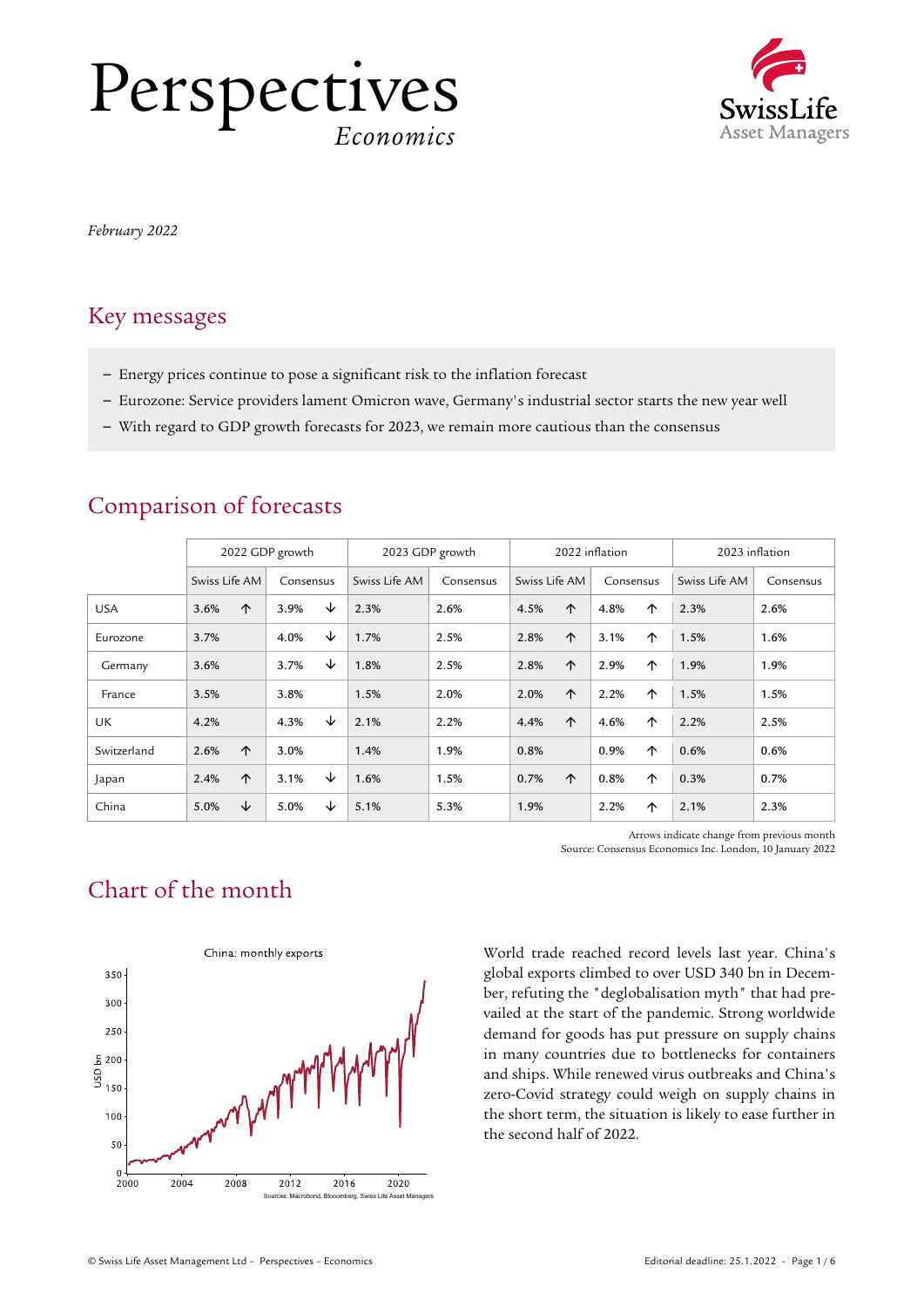# *USA Eurozone*

### **GDP growth**

| Swiss Life Asset Managers | Consensus |
|---------------------------|-----------|
| 2022:3.6%                 | 2022:3.9% |
| 2023:2.3%                 | 2023:2.6% |

The US labour market saw an excellent recovery in 2021. The unemployment rate stood at 6.7% at the beginning of 2021 and fell to 3.9% by the end of the year. The last time the US unemployment rate was below 4% – in May 2018 – US key interest rates were nearing the 2% mark at an inflation rate of 2.8%. Today, the Fed is still busy reducing bond purchases, even though inflation has already reached 7%. It comes as no surprise that the pressure to increase policy rates is mounting and, like the financial markets, we are expecting four interest rate hikes of 25 basis points each this year. The prospect of rising interest rates has already led to unease on the markets, exacerbated by geopolitical tensions. This illustrates that the cycle of interest rate hikes will by no means be easy and is likely to cause some economic drag, especially as the US economy had a weak start to the new year due to the Omicron wave. Nevertheless, there is much in favour of a tightening course: First, financial conditions were possibly looser than they have ever been at the start of the year. Second, the weaker demand is quite intentional. The large inflation differential between the US and Europe for tradable goods shows that US inflation is being driven not only by supply bottlenecks but also by excess demand.

### **Inflation**

| Swiss Life Asset Managers | Consensus |
|---------------------------|-----------|
| 2022:4.5%                 | 2022:4.8% |
| 2023: 2.3%                | 2023:2.6% |
|                           |           |

Inflation reached 7% in December, with goods prices still the main driver. Used car prices continued to rise, for example, and are now 52% higher than in January 2020. Services inflation was once again surprisingly low. While we continue to expect inflation momentum to shift from energy and goods prices to services in 2022, we are still expecting monthly price increases to ease somewhat on balance.

# Interest rates are rising Transition to endemic disease?

| GDP growth                |            |  |  |
|---------------------------|------------|--|--|
| Swiss Life Asset Managers | Consensus  |  |  |
| 2022: 3.7%                | 2022:4.0%  |  |  |
| 2023:1.7%                 | 2023: 2.5% |  |  |

The emerging flattening of the Omicron wave is raising hopes throughout Europe that the containment measures still in force will be largely relaxed. Whether Omicron has favoured the transition to an endemic phase remains to be seen. However, the service sectors particularly affected by the containment measures have reason to hope that the situation will normalise across Europe during the summer months, although providers in the accommodation sector remain affected by a labour shortage. In the industrial sector, the development is dependent on the continued easing of global supply problems, which recently began to emerge in the semiconductor sector. Suppliers throughout Europe are benefiting from the short-term catch-up potential of the German automotive industry. In the medium term, the recovery in Europe is losing momentum due to the negative fiscal impetus and tighter monetary policy in the US and some emerging markets. Added to these cyclical headwinds are geopolitical uncertainties. The Ukraine conflict is currently affecting consumers and businesses in Europe, mainly in the form of higher energy prices. However, any further escalation would significantly increase economic uncertainty.

| <b>Inflation</b>          |           |
|---------------------------|-----------|
| Swiss Life Asset Managers | Consensus |
| $2022:2.8\%$              | 2022:3.1% |
| 2023:1.5%                 | 2023:1.6% |

Four eurozone countries recently reported a lower inflation rate compared to the previous month. Inflation remains particularly high in countries that have a high weighting of fossil energy products in the consumer price index. However, in contrast to developments in the US and the UK, credit growth and salary increases still do not point to increased inflationary pressure. Assuming that energy prices remain unchanged, we anticipate a noticeable decline in the inflation rate from 5% at present to 3% by mid-2022.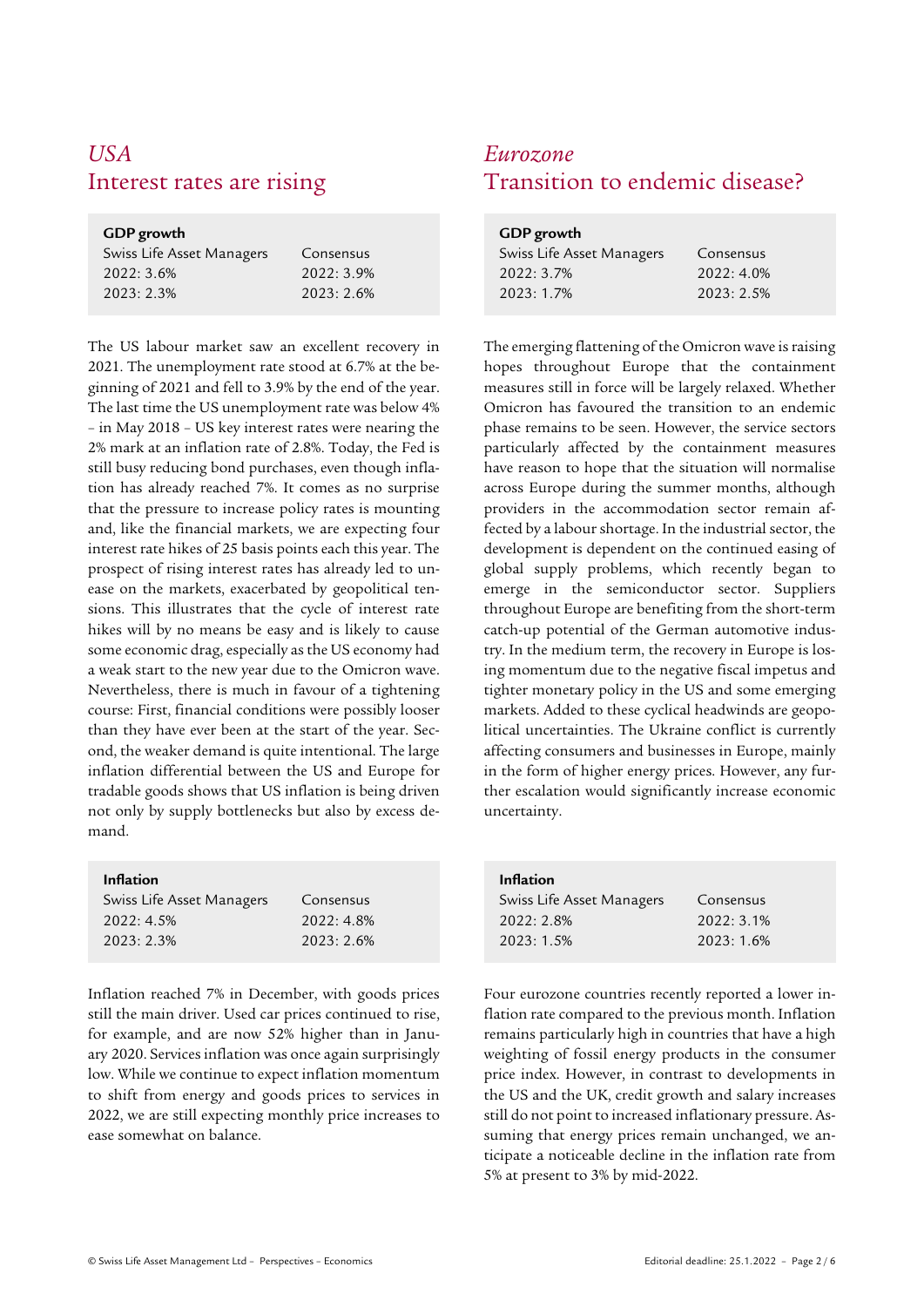## *Germany France* Signs of life from industry Peak in the inflation cycle

### **GDP growth**

| Swiss Life Asset Managers | Consensus  |
|---------------------------|------------|
| 2022:3.6%                 | 2022: 3.7% |
| 2023:1.8%                 | 2023:2.5%  |

Germany has lagged behind the other major European economies in recent quarters. Compared to France and Italy, the share of industry in Germany's gross domestic product is high. As a result, the global supply chain problems dampened its overall economic growth in 2021. At the end of last year, however, there were increasing signs of easing. For example, production in the automotive industry has recently gained considerable momentum. At the beginning of the new year, it became apparent that the upswing in industry is continuing to accelerate. Both the preliminary figures for the Purchasing Managers' Index (PMI) for the manufacturing sector and the broader ifo Business Climate Index suggest improved business sentiment for January. In the case of the ifo Institute's indicator, expectations for future business development in particular have recently improved significantly. Two positive effects are contributing to the change in sentiment: On the one hand, the aforementioned easing of delivery problems and, on the other, the emerging prospects of a relaxation of the measures to contain the pandemic.

### **Inflation**

| Swiss Life Asset Managers | Consensus |
|---------------------------|-----------|
| 2022: 2.8%                | 2022:2.9% |
| $2023:1.9\%$              | 2023:1.9% |

Proponents of the view that the rise in inflation would be mainly temporary are expecting a sharp decline in annual inflation for Germany in the coming weeks. We too anticipate that the inflation rate will fall from 5.3% in December 2021 to 4.3% in January 2022. The base effects of temporary changes in consumer tax rates are responsible for this rapid decline in the inflation rate. Assuming unchanged energy prices, we expect the inflation rate to drop below 2% in the fourth quarter of 2022.

| <b>GDP</b> growth         |            |  |  |
|---------------------------|------------|--|--|
| Swiss Life Asset Managers | Consensus  |  |  |
| 2022: 3.5%                | 2022: 3.8% |  |  |
| 2023:1.5%                 | 2023:2.0%  |  |  |

In contrast to the development in Germany, business sentiment in France remained robust over the second half of 2021. However, preliminary figures for the Purchasing Managers' Index in the services sector suggest that momentum has slowed since the start of the new year. It remains to be seen whether this is a temporary dip due to the spread of the Omicron variant. This assessment is supported by the fact that industrial indicators remain at high levels. In the favourable case of Europe's imminent transition to an endemic situation, France's services sector should benefit disproportionately. The fiscal impulse, i.e., the change in the cyclically adjusted primary budget deficit, will dampen economic momentum in France. The headwinds in the form of lower fiscal growth momentum are more significant in France than in Germany, for example. Like the rest of Europe, our GDP growth forecast for France in 2023 is clearly below the consensus estimate.

| <b>Inflation</b>          |              |
|---------------------------|--------------|
| Swiss Life Asset Managers | Consensus    |
| $2022:2.0\%$              | $2022:2.2\%$ |
| 2023:1.5%                 | 2023:1.5%    |

As for Germany, we anticipate a significant decline in France's inflation rate from the recent 3.4% to 2.6% for January 2022. The fact that France's inflation rate rose less sharply than elsewhere in the eurozone has to do with the comparatively low weighting of energy components in the consumer price index. Nevertheless, the rise in electricity prices is playing a key role in the runup to the presidential elections. France's Minister of the Economy Bruno Le Maire has announced that the increase in retail electricity prices will be capped at 4%.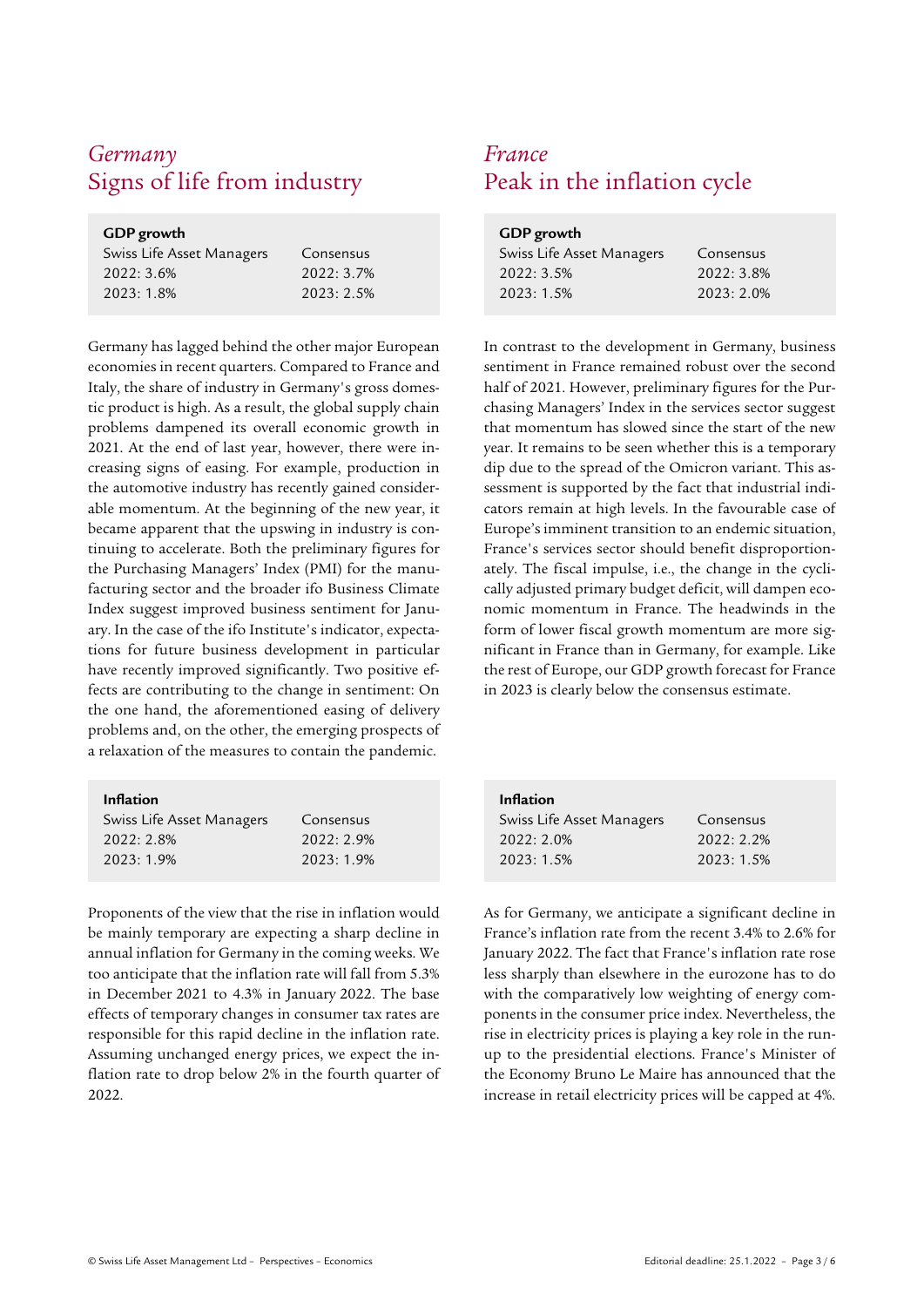# *UK Switzerland*

### **GDP growth**

| Swiss Life Asset Managers | Consensus    |
|---------------------------|--------------|
| 2022: 4.2%                | 2022:4.3%    |
| 2023: 2.1%                | $2023:2.2\%$ |

UK politics are always good for a surprise. Prime Minister Boris Johnson's chair is shakier than ever due to "partygate," although this discussion is unlikely to have much impact on the economy and markets. Monetary policy is more important, with the Bank of England (BoE) upholding its reputation for surprises with a rise in interest rates in mid-December. Similarly to the US, the labour market is healing faster than originally expected, with the pre-crisis unemployment rate of 3.8% within reach. The BoE apparently gave more weight to the corresponding wage pressure and recent surprisingly sharp rise in core inflation than the temporary pandemic-induced economic slowdown, which manifested in extremely weak retail sales in December and declining Purchasing Managers' Indices in January. Despite the end of the "low interest rate party," we expect the economic recovery to be robust in 2022 as the UK has significant catch-up potential – its monthly GDP only touched pre-crisis levels in November 2021. Like Germany and France, industrial production is seeing a notable gap compared with precrisis levels (3% in November), especially in the automotive sector, which is affected by supply bottlenecks. In addition, the domestic tourism sector could benefit from the easing of entry requirements following the winter pandemic wave.

| <b>Inflation</b>          |            |
|---------------------------|------------|
| Swiss Life Asset Managers | Consensus  |
| $2022:4.4\%$              | 2022:4.6%  |
| $2023:2.2\%$              | 2023: 2.5% |

Inflation again surprised on the upside in December 2021, rising to 5.4%. In contrast to the continent and similarly to the US, higher goods prices, especially for used cars, are playing a key role in the recent surge in inflation. Inflation dynamics are likely to remain elevated in 2022, as higher wholesale gas and electricity prices are not yet fully reflected in consumer prices due to regulation.

# Is the party over? Cautious forecast for 2023

| GDP growth                |           |  |  |
|---------------------------|-----------|--|--|
| Swiss Life Asset Managers | Consensus |  |  |
| 2022:2.6%                 | 2022:3.0% |  |  |
| 2023:1.4%                 | 2023:1.9% |  |  |

In the short term it would appear that the Omicron variant dampened Switzerland's domestic economic momentum somewhat at the beginning of the year. For example, the index of weekly economic activity from the State Secretariat for Economic Affairs (SECO) recently showed a downward trend. This slowdown is probably due to a high number of quarantine orders; the further tightening of containment measures is no longer under discussion in Switzerland. The opportunities and risks for the economic outlook are roughly balanced in light of Europe's possible transition to an endemic situation. Suppliers to the German automotive industry are benefiting in the short term from the easing of supply bottlenecks, while in the medium term the strong Swiss franc is likely to have a negative impact. The Swiss franc is currently at its highest level for six years against the euro. With the pandemic developing favourably in Europe, increased travel abroad and cross-border shopping are likely to slow the further recovery in domestic demand. In these circumstances, and given the diminishing support of monetary and fiscal policy for global economic growth, many forecasting institutions are astonishingly optimistic regarding the GDP growth outlook beyond the current year. Our forecast of 1.4% GDP growth for 2023 is the most prudent among all the estimates incorporated by Consensus Economics.

| <b>Inflation</b>          |              |
|---------------------------|--------------|
| Swiss Life Asset Managers | Consensus    |
| $2022:0.8\%$              | $2022:0.9\%$ |
| 2023:0.6%                 | 2023:0.6%    |

As is already evident in import and producer prices, we believe that the rise in consumer prices has also passed its cyclical peak. After annual inflation of 1.5% in the last two months of 2021, we anticipate a decline to 1.3% in January 2022. In the short term, the recent rise in fossil fuel prices poses a forecast risk.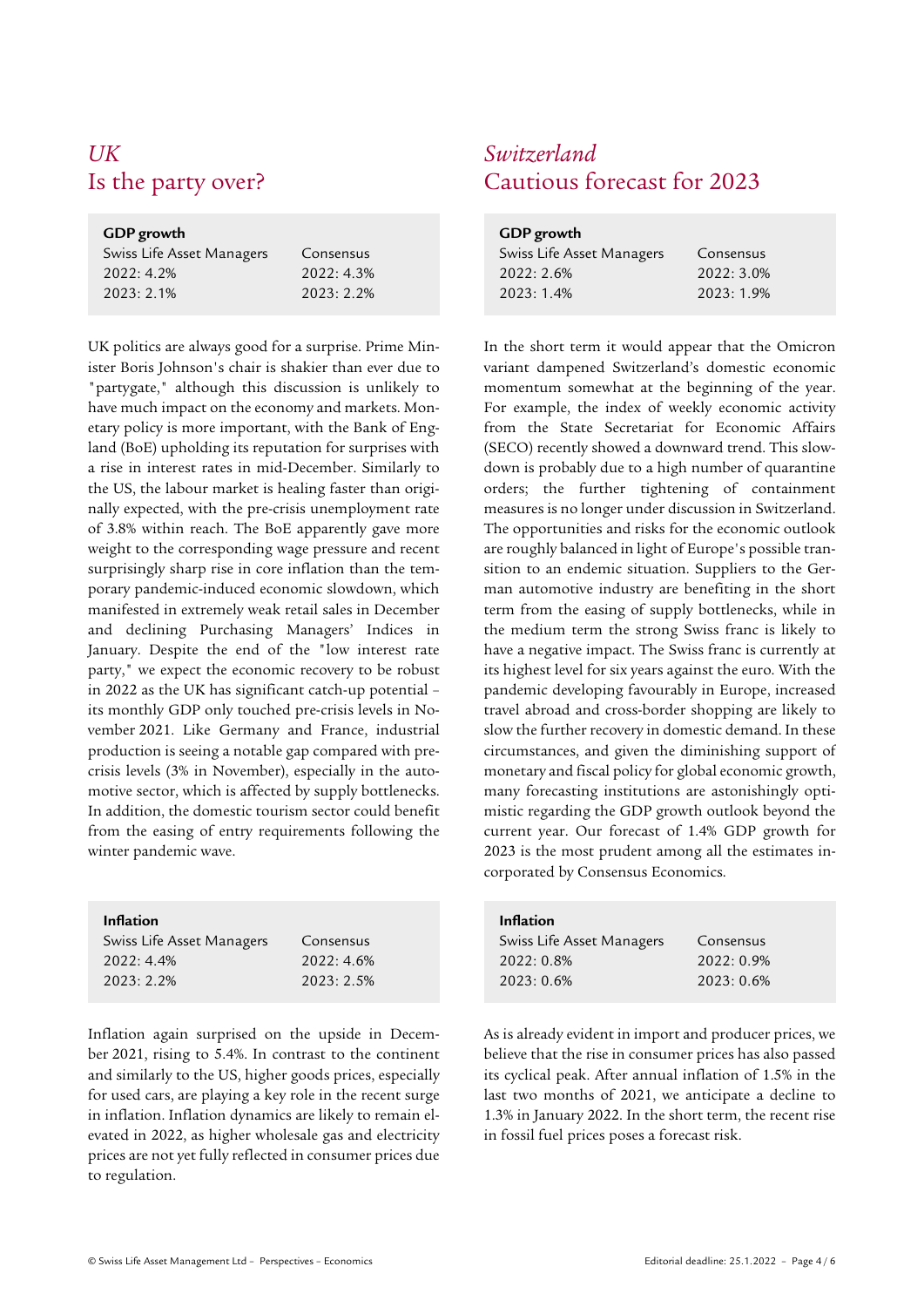# *Japan China*

### **GDP growth**

| Swiss Life Asset Managers | Consensus |
|---------------------------|-----------|
| 2022: 2.4%                | 2022:3.1% |
| 2023: 1.6%                | 2023:1.5% |

More than any other country, Japan shows how incredibly infectious the Omicron variant is. On 1 December 2021, the country recorded just 100 new cases per day, on 1 January 2022 it was 344 cases, and just three weeks later, a record 45 440 cases (7-day averages), and the trend continues to rise. The situation with regard to vaccinations is mixed. In an international comparison, a remarkable 80% of the population has been double-vaccinated, but due to the late start of the vaccination campaign hardly any boosters have been administered. The government has therefore once again imposed a state of emergency in 34 out of 47 prefectures, which allows the regional governments to impose certain restrictions such as limiting opening hours in the hospitality sector. The economic drag is likely to be higher than in Europe and the US, where few new containment measures have been implemented. The Purchasing Managers' Index (PMI) for the services sector plunged from 52.1 points to 46.6 points in January. The industrial sector remains a glimmer of hope, as it recorded the highest monthly increase in production in November 2021 (+7.0% from October) since the start of the data series. According to the Industry PMI, both production and orders continued to rise in December and January. Export demand remains robust, with demand from China and the US in particular boosting export figures in December 2021.

### **Inflation**

| Swiss Life Asset Managers | Consensus    |
|---------------------------|--------------|
| 2022:0.7%                 | $2022:0.8\%$ |
| 2023:0.3%                 | $2023:0.7\%$ |

Inflation in Japan is rising from low levels and is expected to reach the peak of its cycle at around 1.5% in April 2022. We expect inflation rates to be just above zero again in 2023. As a result, the Bank of Japan is under no pressure to turn the interest screw, and has vehemently denied recent rumours of an imminent monetary turnaround.

# Omicron strikes Zero-Covid strategy continues

| GDP growth                |           |
|---------------------------|-----------|
| Swiss Life Asset Managers | Consensus |
| $2022:5.0\%$              | 2022:5.0% |
| 2023:5.1%                 | 2023:5.3% |
|                           |           |

 The Chinese economy grew more strongly than expected in the final quarter of 2021, posting a quarterly growth rate of 4.0% compared to a year ago. However, the monthly indicators for December showed that while industrial production and exports were very strong, consumption and various property-related indicators were weak. We expect this weakness to continue into the first quarter of this year and are therefore revising our annual GDP forecast for 2022 down from 5.1% to 5.0%. There are two factors that will slow China's economic growth. First, we believe that China will stick to its zero-Covid strategy – especially in the run-up to the Winter Olympics and the Chinese New Year celebrations, which will take place in early February. This in turn will continue to weigh on the services sector and consumption. Second, the problems in the real estate market are expected to continue due to weak investor sentiment and lower demand. All property-related indicators such as property sales, house prices and new mortgage loans weakened in December. In response, China is stepping up its monetary easing measures. We are therefore expecting a rather weak first quarter, followed by a rebound in the second quarter when the easing measures show their effect.

| <b>Inflation</b>          |              |
|---------------------------|--------------|
| Swiss Life Asset Managers | Consensus    |
| 2022:1.9%                 | $2022:2.2\%$ |
| 2023:2.1%                 | 2023: 2.3%   |

Headline inflation in China eased markedly in December compared with the previous month to 1.5% (November: 2.3%), mainly due to a decline in food prices. Unlike most other economies around the world, China's moderate inflation levels provide the central bank with scope to support the economy through further monetary easing measures.